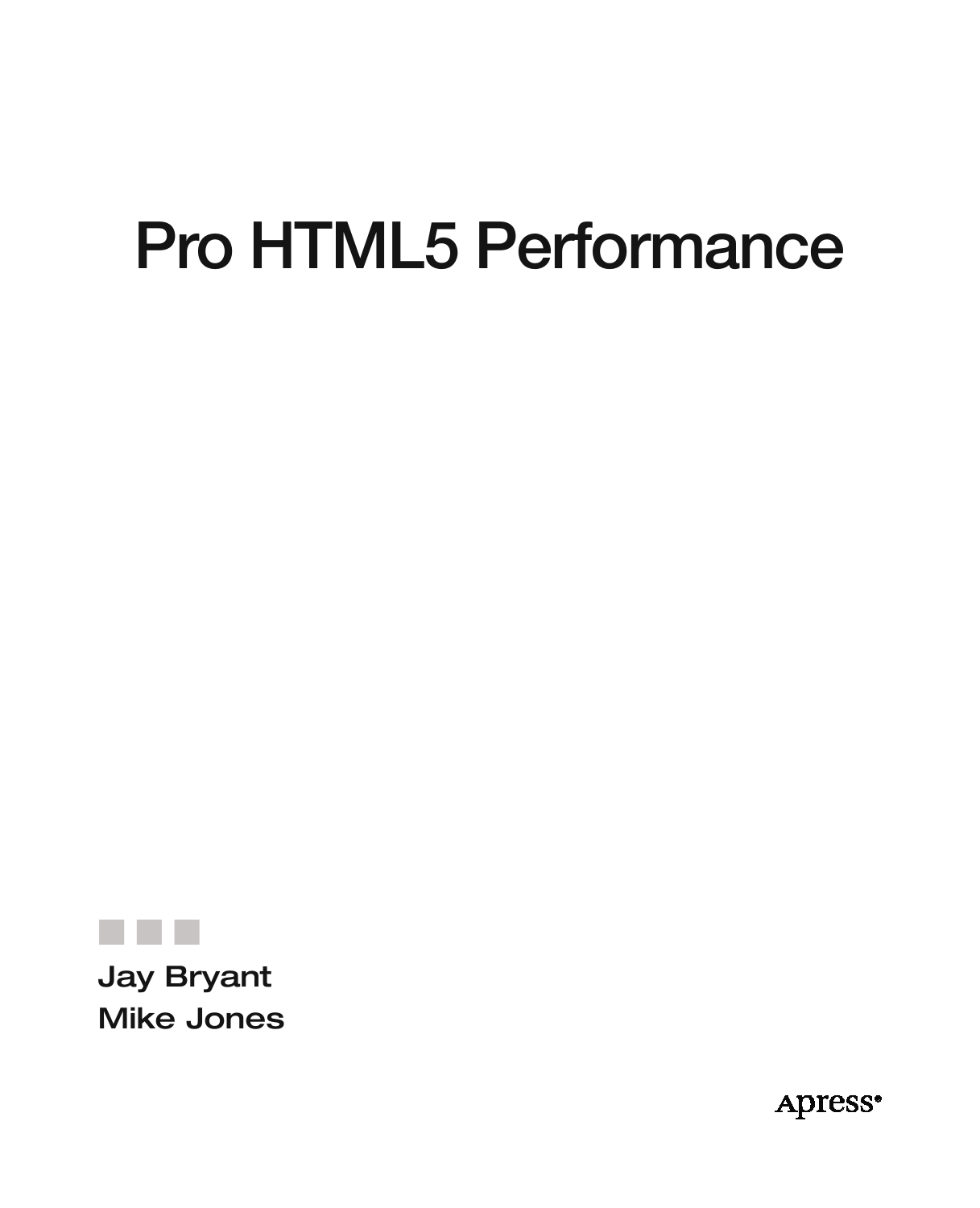#### **Pro HTML5 Performance**

Copyright © 2012 by Jay Bryant, Mike Jones

This work is subject to copyright. All rights are reserved by the Publisher, whether the whole or part of the material is concerned, specifically the rights of translation, reprinting, reuse of illustrations, recitation, broadcasting, reproduction on microfilms or in any other physical way, and transmission or information storage and retrieval, electronic adaptation, computer software, or by similar or dissimilar methodology now known or hereafter developed. Exempted from this legal reservation are brief excerpts in connection with reviews or scholarly analysis or material supplied specifically for the purpose of being entered and executed on a computer system, for exclusive use by the purchaser of the work. Duplication of this publication or parts thereof is permitted only under the provisions of the Copyright Law of the Publisher's location, in its current version, and permission for use must always be obtained from Springer. Permissions for use may be obtained through RightsLink at the Copyright Clearance Center. Violations are liable to prosecution under the respective Copyright Law.

ISBN 978-1-4302-4524-7

ISBN 978-1-4302-4525-4 (eBook)

Trademarked names, logos, and images may appear in this book. Rather than use a trademark symbol with every occurrence of a trademarked name, logo, or image we use the names, logos, and images only in an editorial fashion and to the benefit of the trademark owner, with no intention of infringement of the trademark.

The use in this publication of trade names, trademarks, service marks, and similar terms, even if they are not identified as such, is not to be taken as an expression of opinion as to whether or not they are subject to proprietary rights.

While the advice and information in this book are believed to be true and accurate at the date of publication, neither the authors nor the editors nor the publisher can accept any legal responsibility for any errors or omissions that may be made. The publisher makes no warranty, express or implied, with respect to the material contained herein.

President and Publisher: Paul Manning Lead Editor: Ewan Buckingham Technical Reviewer: Jeffrey Johnson Editorial Board: Steve Anglin, Ewan Buckingham, Gary Cornell, Louise Corrigan, Morgan Ertel, Jonathan Gennick, Jonathan Hassell, Robert Hutchinson, Michelle Lowman, James Markham, Matthew Moodie, Jeff Olson, Jeffrey Pepper, Douglas Pundick, Ben Renow-Clarke, Dominic Shakeshaft, Gwenan Spearing, Matt Wade, Tom Welsh Coordinating Editor: Mark Powers Copy Editor: Thomas McCarthy Compositor: Bytheway Publishing Services Indexer: SPi Global Artist: SPi Global Cover Designer: Anna Ishchenko

Distributed to the book trade worldwide by Springer Science+Business Media New York, 233 Spring Street, 6th Floor, New York, NY 10013. Phone 1-800-SPRINGER, fax (201) 348-4505, e-mail orders-ny@springer-sbm.com, or visit www.springeronline.com.

For information on translations, please e-mail rights@apress.com, or visit www.apress.com.

Apress and friends of ED books may be purchased in bulk for academic, corporate, or promotional use. eBook versions and licenses are also available for most titles. For more information, reference our Special Bulk Sales– eBook Licensing web page at www.apress.com/bulk-sales.

Any source code or other supplementary materials referenced by the author in this text is available to readers at www.apress.com/9781430245247. For detailed information about how to locate your book's source code, go to www. apress.com/source-code.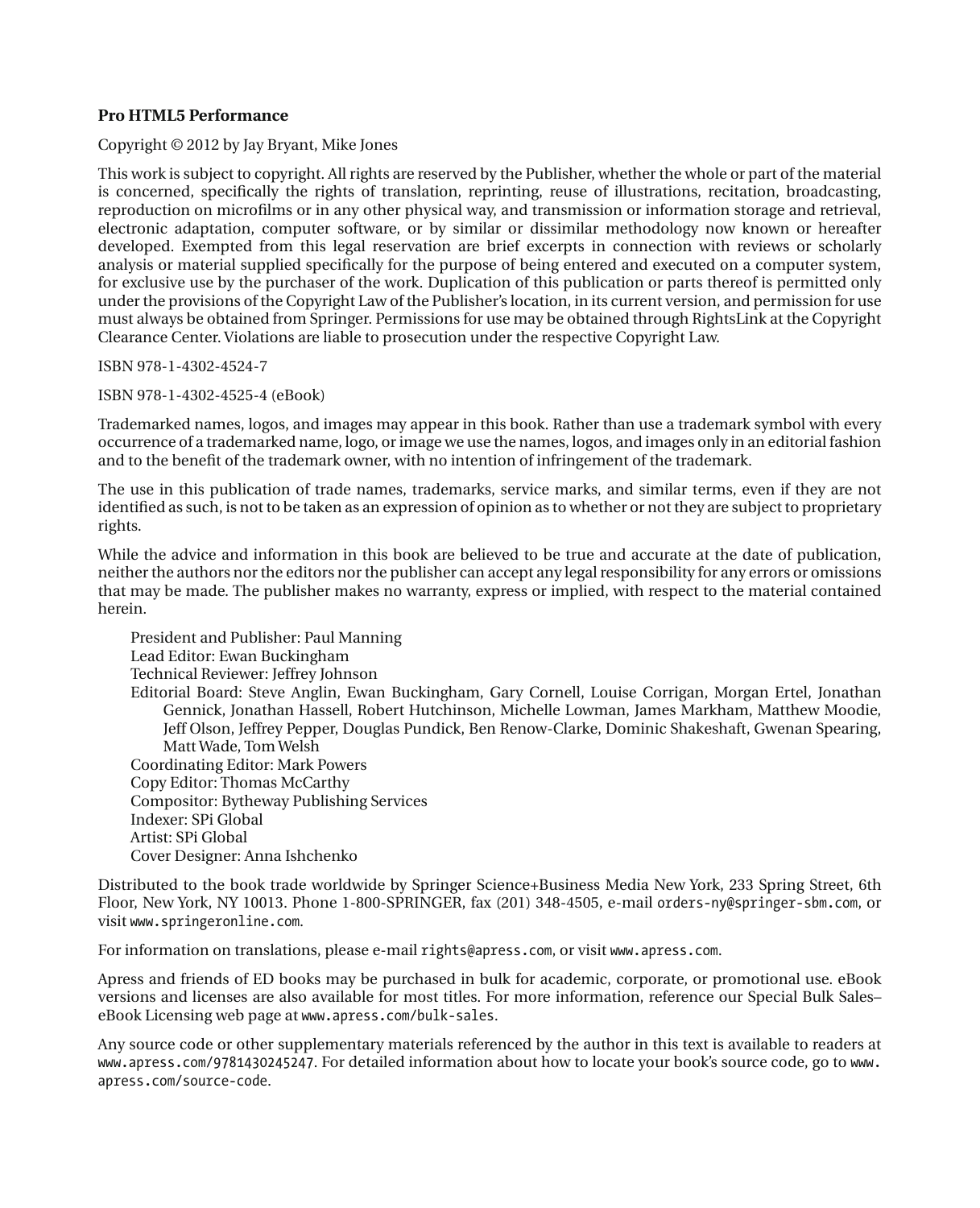# **Contents at a Glance**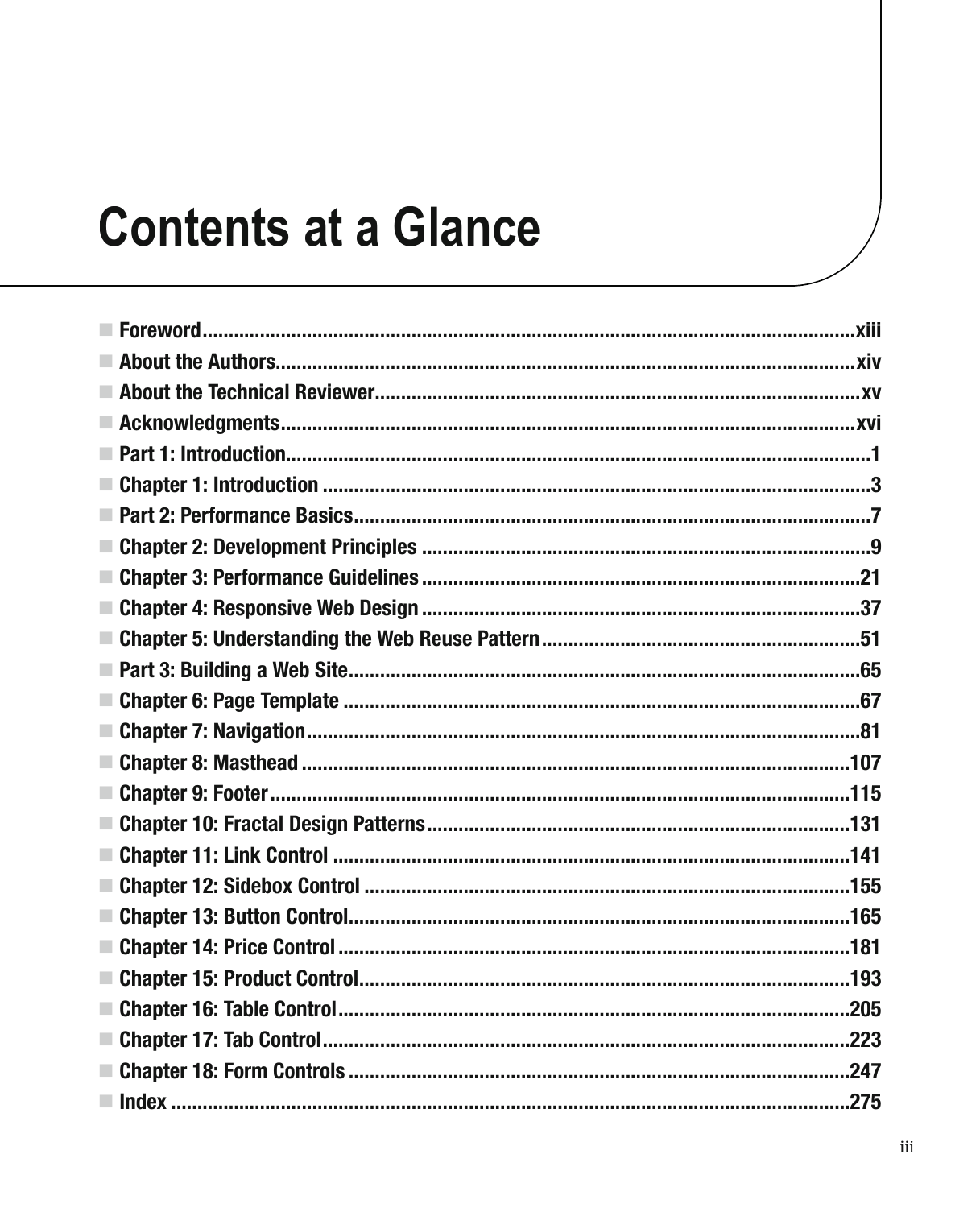# **Contents**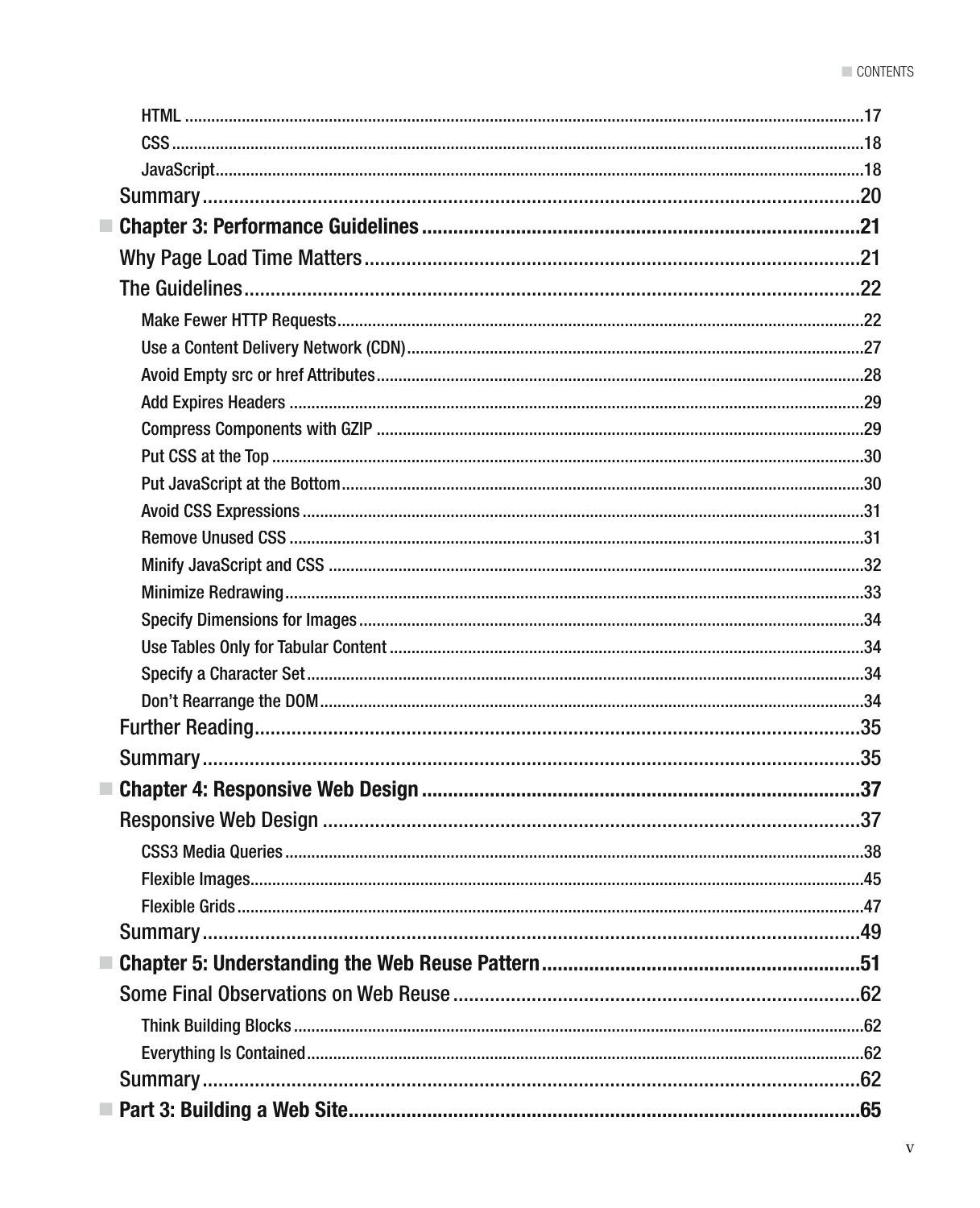| Summary. |  |
|----------|--|
|          |  |
|          |  |
|          |  |
|          |  |
|          |  |
|          |  |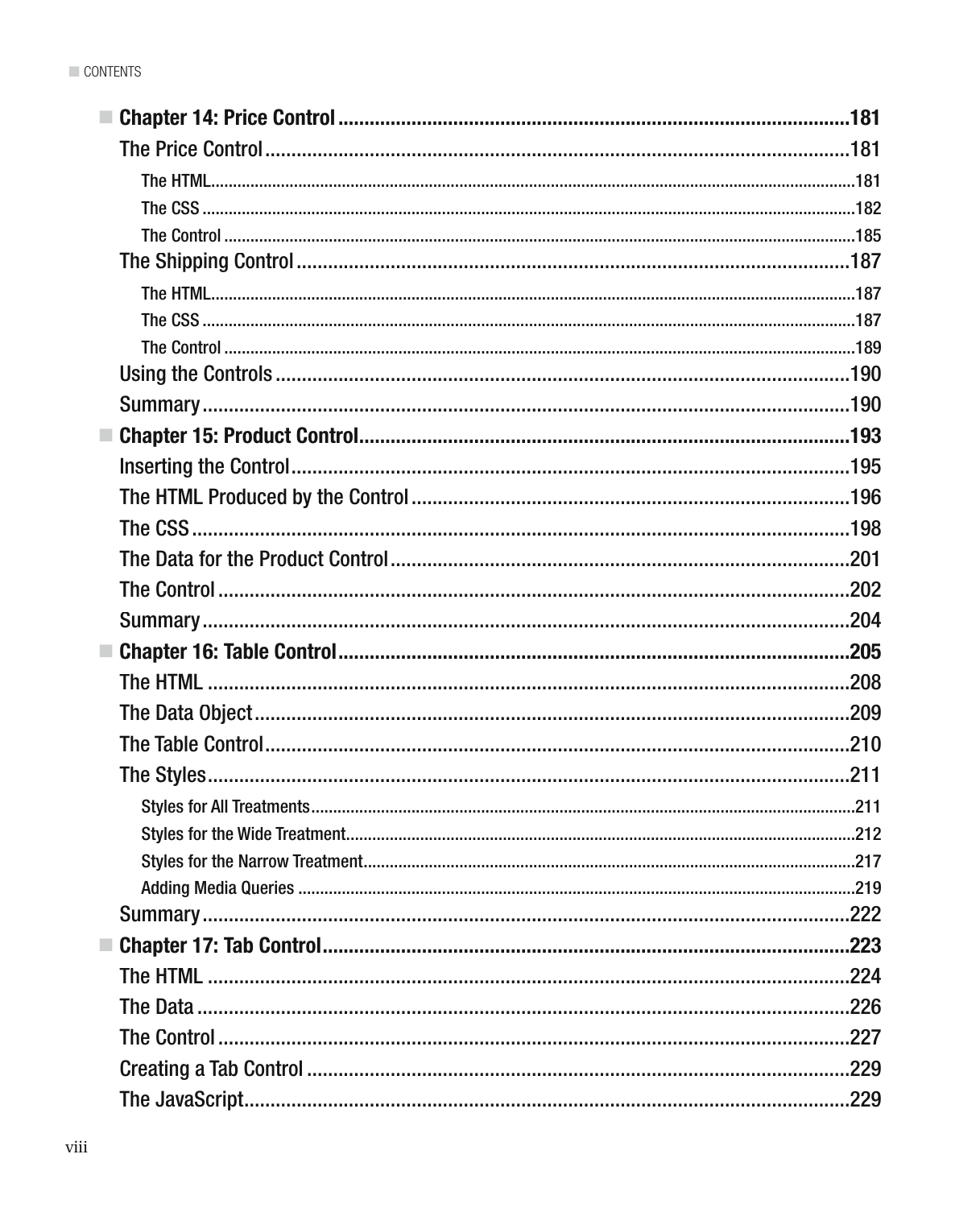| 233  |
|------|
|      |
|      |
| .241 |
| .246 |
| .247 |
| .249 |
| .251 |
| .253 |
| .257 |
|      |
| .261 |
|      |
|      |
|      |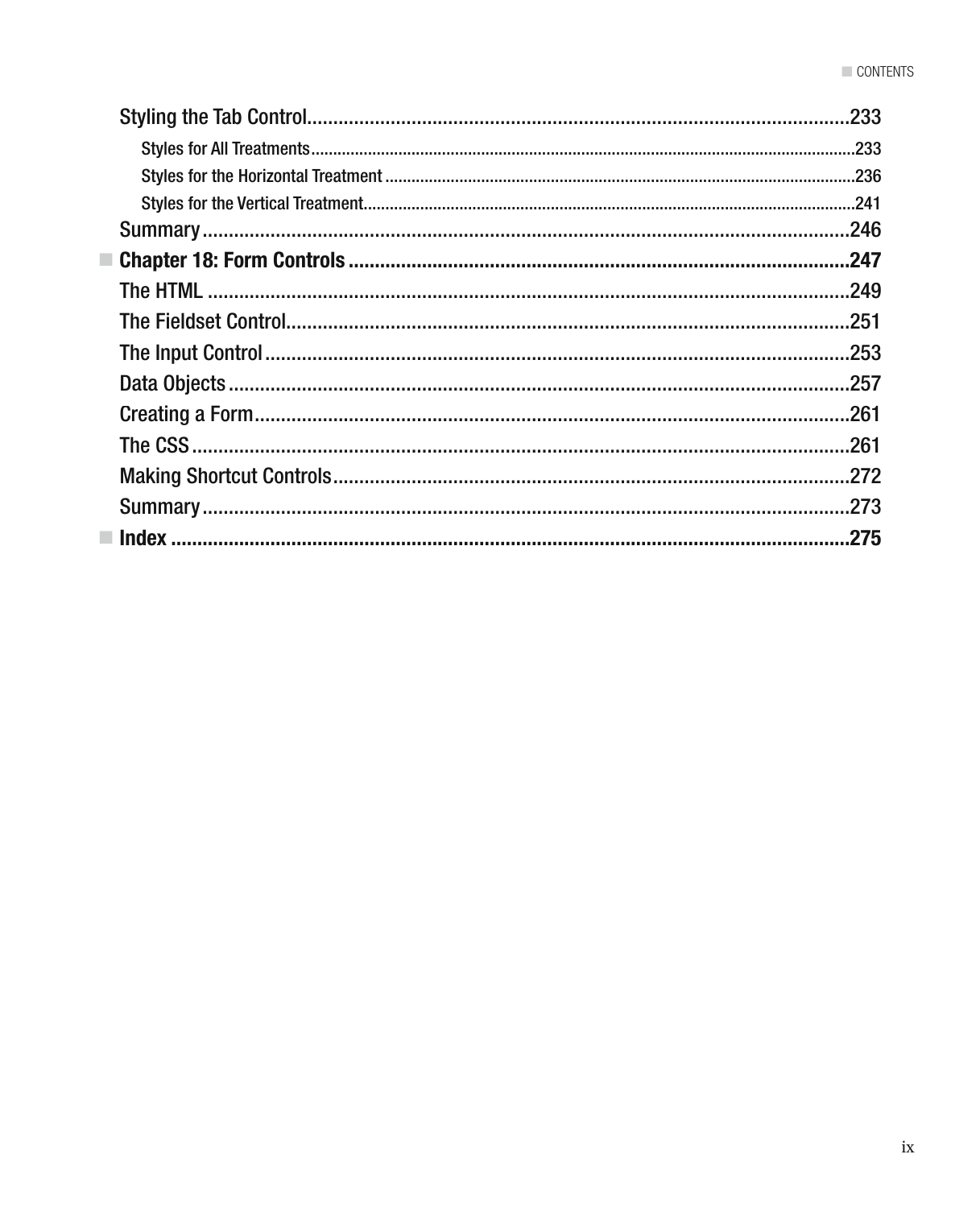### **Foreword**

I've written thousands of pages of technical documentation. For all that, I've never written anything I think is more important than this book. Mike and I have described a paradigm of web development that has the potential to revolutionize the profession. As we say repeatedly throughout the book, if all web developers were to adopt the methodology we describe, they would get more done in less time. If even a significant portion of web developers adopted it, together we and they could accelerate the creation of content across the entire World Wide Web. A lot of content still hasn't hit the Web, and a lot of applications haven't even been imagined because the data to drive them aren't there yet. If we web developers can just speed up the process of getting content onto the Web, we can speed up the creation of life-changing applications for people all over the world.

Mike and I don't claim that the methodology we present is new. In fact, we give the source where Mike first found the idea. Also, we suspect that it's been independently discovered a number of times. However, until now, no one has documented it with explicit examples accompanying it. We wanted to change that and I think we've done so successfully. Again, we hope to see wide adoption of the paradigm, less to sell books (writing a book doesn't pay all that well, in fact) than to empower our fellow web developers and thereby ultimately make things better for people who visit web sites—in other words, everyone. Is it arrogant to think we could have that kind of impact? You be the judge. *We* felt we ought to try.

Jay Bryant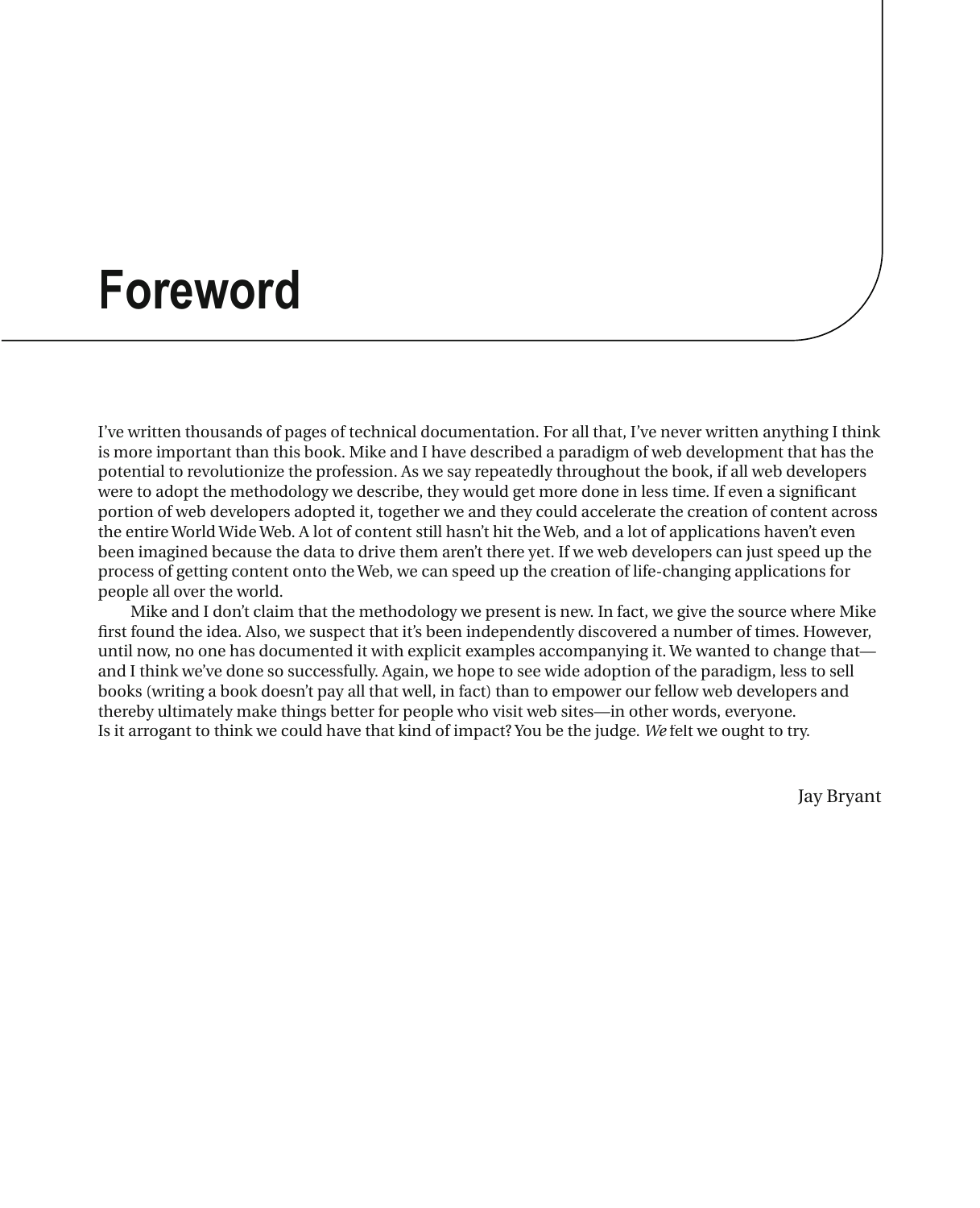# **About the Authors**



- **Jay Bryant** occupies a space between two distinct fields: writing and programming. For more than two decades, he has been trying to help software developers better their game in writing for General Electric, Motorola, Dell, and other companies and programming for the New York Times Group and MorningStar, among other firms, as well as for various state agencies. If you're curious about his career, look him up on LinkedIn.



- **Michael Garrett Jones** has over 15 years of web development experience. He has worked in leadership development positions for Microsoft, Dell, Johnson & Johnson, Citi, and other companies. Michael has created distinctive patterns to implement high-performing, intuitive front-end APIs, and he's done work that's upheld design intentions to pixel perfection across an e-commerce site second only to Amazon.

During his freelance career, Michael's created over 60 sites. His work ranges from logo creation through company branding to a fully realized web presence.

Having a graphic design background, Michael was reluctant to tailor his output to fit the clunky layout options available in the early web days. Spending professional and personal time learning how the Web works has allowed him to be uncompromising in implementing his design aspirations.

With an out-of-the-ordinary perspective that comes from having been on both sides of the web development world of design and coding, Michael's been able to develop very efficient patterns, patterns that offer visitors and developers alike a great experience.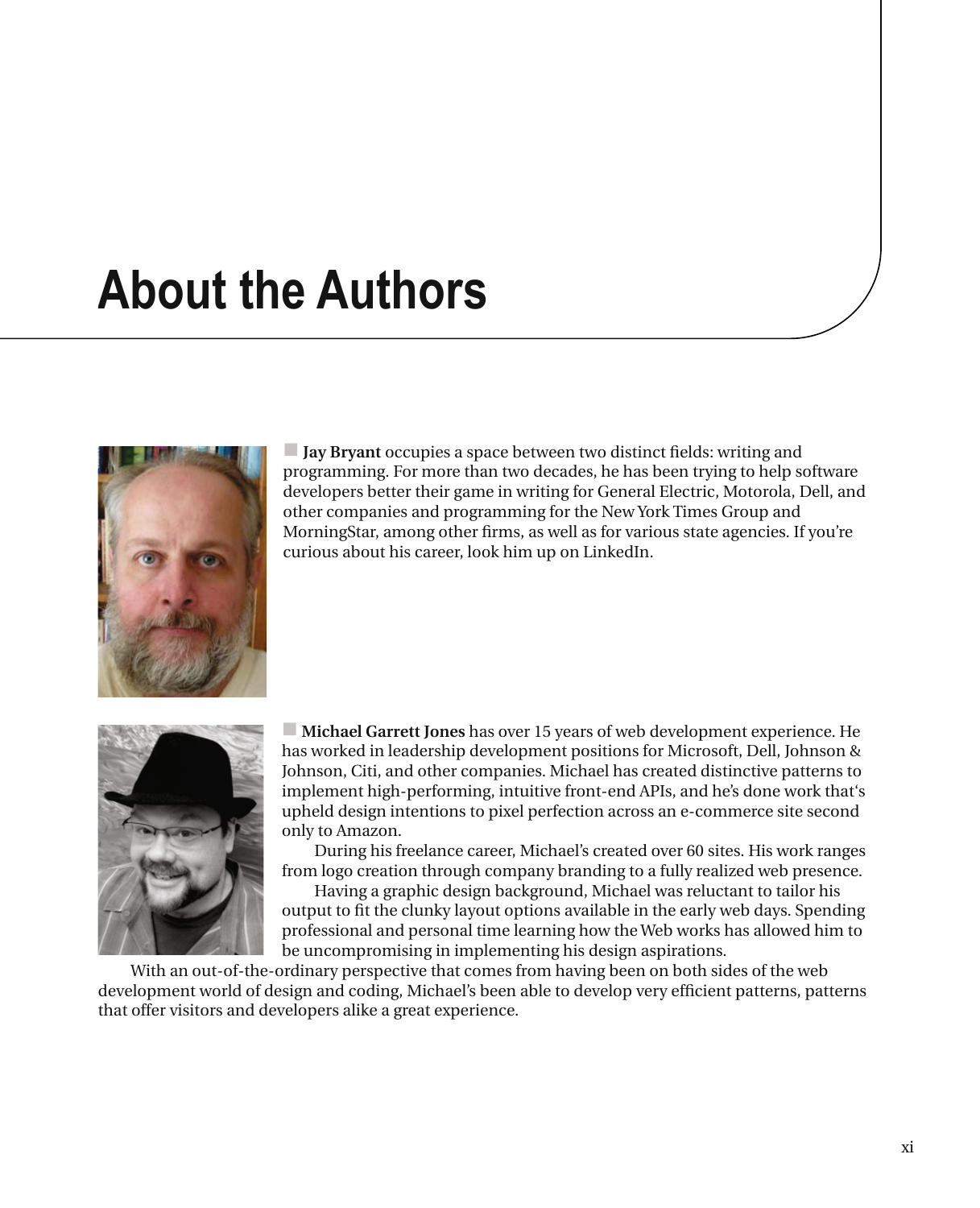# **About the Technical Reviewer**



- **Jeff Johnson** has been working on the web for more than a decade and currently heads Studio and a Half, a web design company based in Midland, TX. He holds a B.S. in Computer Science from the University of Texas of the Permian Basin and can recite the script of the first *Back to the Future* movie in its entirety.

Jeff, who launched his first computer-related business while still in high school, calls technology and entrepreneurship his truest loves—after his employee-wife, Veronica, of course. When not crafting code, Jeff can be found mentoring high school boys who share his affinity for *Stargate* and his aversion to sports. The highlight of his year is spending several weeks in Russia, where he works with teenaged orphans at a summer camp.